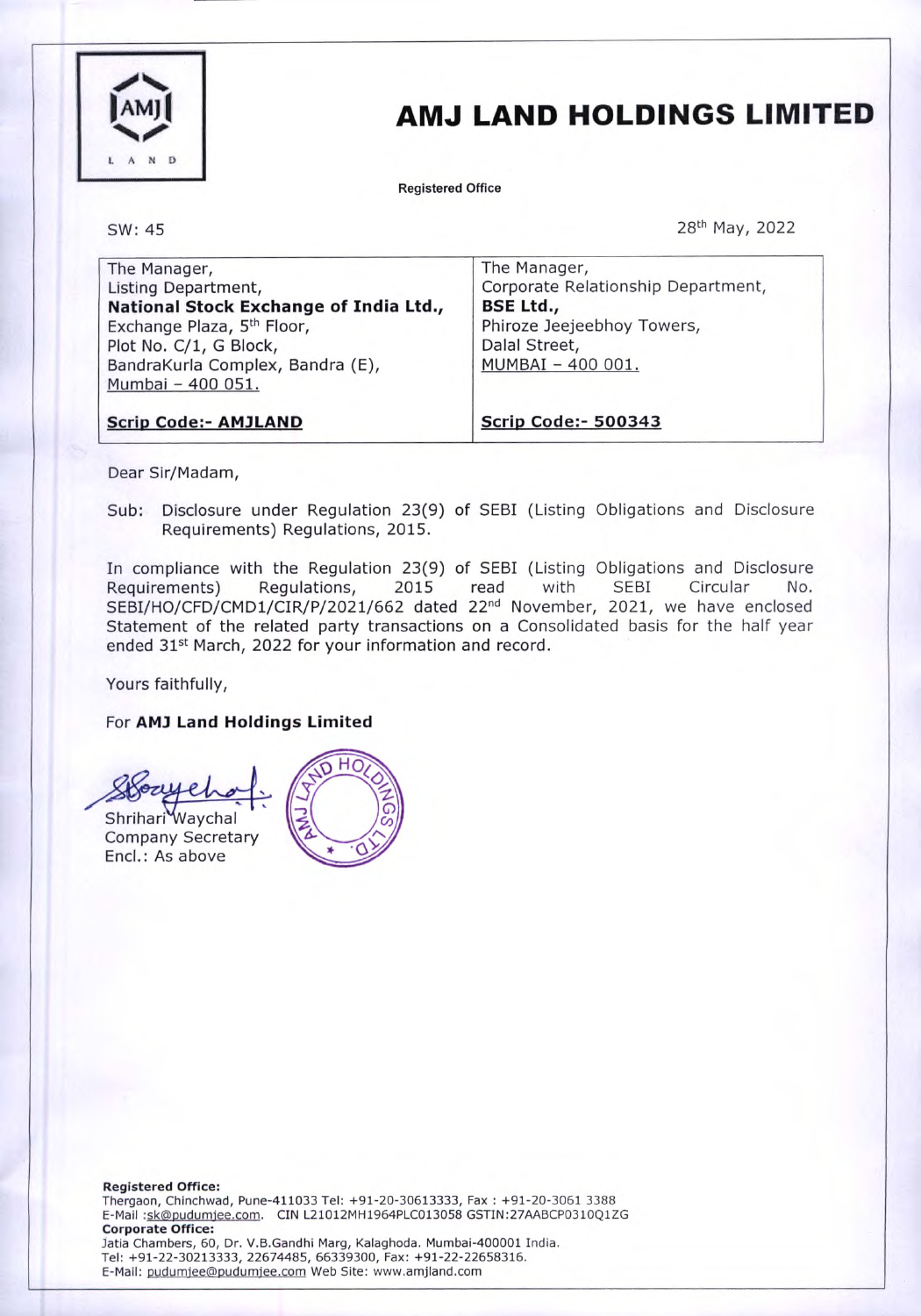## AMJ LAND HOLDINGS LIMITED PERIOD:- 01-10-2021 TO 31-03-2022

Format for disclosure of related party transactions every six months (see Note 4)

|       |                                                                     |     |                                                  |     |                                                                                       |                                                      |                                                                                       |                                                                            |                                                                                             |                          |                                                                                                                                                                                                                                                                                                                                                      |                         |                           |                                                                         |                      |           | Rs. In Lakhs          |                                                                                                                   |  |
|-------|---------------------------------------------------------------------|-----|--------------------------------------------------|-----|---------------------------------------------------------------------------------------|------------------------------------------------------|---------------------------------------------------------------------------------------|----------------------------------------------------------------------------|---------------------------------------------------------------------------------------------|--------------------------|------------------------------------------------------------------------------------------------------------------------------------------------------------------------------------------------------------------------------------------------------------------------------------------------------------------------------------------------------|-------------------------|---------------------------|-------------------------------------------------------------------------|----------------------|-----------|-----------------------|-------------------------------------------------------------------------------------------------------------------|--|
|       |                                                                     |     |                                                  |     |                                                                                       |                                                      |                                                                                       |                                                                            |                                                                                             |                          | Additional disclosure of related party transactions - applicable only in case the related party transaction relates to<br>loans, inter-corporate deposits, advances or investments made or given by the listed entity/subsidiary. These details<br>need to be disclosed only once, during the reporting period when such transaction was undertaken. |                         |                           |                                                                         |                      |           |                       |                                                                                                                   |  |
| S. No | (listed entity)<br>/subsidiary)<br>entering into the<br>transaction |     | Details of the party Details of the counterparty |     |                                                                                       | Type of related<br>party transaction<br>(see Note 5) | Value of the<br>related party<br>transaction as<br>approved by the<br>audit committee | Value of<br>transaction<br>during the<br>reporting period<br>(see Note 6b) | In case monies are due to<br>either party as a result of<br>the transaction<br>(see Note 1) |                          | In case any financial indebtedness is<br>incurred to make or give loans, inter-<br>corporate deposits, advances or                                                                                                                                                                                                                                   | investments             |                           | Details of the loans, inter-corporate deposits, advances or investments |                      |           |                       |                                                                                                                   |  |
|       | Name                                                                | PAN | Name                                             | PAN | Relationship of<br>the counterparty<br>with the listed<br>entity or its<br>subsidiary |                                                      | (see Note 6a)                                                                         |                                                                            | Opening<br>balance                                                                          | Closing<br>balance       | Nature of<br>indebtedness<br>(loan/ issuance of<br>debt/ any other<br>etc.)                                                                                                                                                                                                                                                                          | Cost<br>(see<br>Note 7) | Tenure                    | Nature (loan/<br>advance/ inter-<br>corporate<br>deposit/<br>investment | Interest<br>Rate (%) | Tenure    | Secured/<br>unsecured | Purpose for<br>which the<br>funds will be<br>utilised by<br>the ultimate<br>recipient of<br>funds (end-<br>usage) |  |
|       | AMJ Land<br>Holdings<br>Limited                                     |     | Biodegradable<br>Products India<br>Limited       |     | Associate<br>Company                                                                  | Intercorporate<br>Deposit Given                      | 4,000.00                                                                              | 471.05                                                                     | 2,031.00                                                                                    | 2,009.34 NA              |                                                                                                                                                                                                                                                                                                                                                      | N <sub>A</sub>          | Continuous<br>Arrangement | Intercorporate<br>Deposit                                               | 10%                  |           | Unsecured             | For Working<br>Capital                                                                                            |  |
|       | AMJ Land<br>Holdings<br>Limited                                     |     | Biodegradable<br>Products India<br>Limited       |     | Associate<br>Company                                                                  | Intercorporate<br>Deposit Repaid                     | N.A                                                                                   | 587.00                                                                     |                                                                                             |                          | <b>NA</b>                                                                                                                                                                                                                                                                                                                                            | <b>NA</b>               | <b>NA</b>                 | <b>NA</b>                                                               | <b>NA</b>            | <b>NA</b> | <b>NA</b>             | <b>NA</b>                                                                                                         |  |
|       | AMJ Land<br>Holdings<br>Limited                                     |     | AMJ Land<br>Developers                           |     | Subsidiary Entity                                                                     | Loan Given                                           | 5,000.00                                                                              | 468.50                                                                     | $\sim$                                                                                      | 118.50 NA                |                                                                                                                                                                                                                                                                                                                                                      | N <sub>A</sub>          | Continuous<br>Arrangement | Loan                                                                    | 18%                  |           | Unsecured             | For Working<br>Capital                                                                                            |  |
|       | AMJ Land<br>Holdings<br>Limited                                     |     | AMJ Land<br>Developers                           |     | Subsidiary Entity                                                                     | Loan Repaid                                          | N.A                                                                                   | 350.00                                                                     | $\sim$                                                                                      |                          | <b>NA</b>                                                                                                                                                                                                                                                                                                                                            | NA.                     | <b>NA</b>                 | <b>NA</b>                                                               | NA                   | <b>NA</b> | <b>NA</b>             | <b>NA</b>                                                                                                         |  |
|       | AMJ Land<br>Holdings<br>Limited                                     |     | Biodegradable<br>Products India<br>Limited       |     | Associate<br>Company                                                                  | <b>Interest Charged</b>                              | N.A                                                                                   | 97.85                                                                      | $\overline{\phantom{a}}$                                                                    | $\overline{\phantom{a}}$ | <b>NA</b>                                                                                                                                                                                                                                                                                                                                            | N <sub>A</sub>          | <b>NA</b>                 | <b>NA</b>                                                               | NA                   | <b>NA</b> | <b>NA</b>             | <b>NA</b>                                                                                                         |  |
|       | AMJ Land<br>Holdings<br>Limited                                     |     | AMJ Land<br>Developers                           |     | Subsidiary Entity                                                                     | <b>Interest Charged</b>                              | N.A                                                                                   | 57.22                                                                      |                                                                                             | ٠                        | NA <sub></sub>                                                                                                                                                                                                                                                                                                                                       | <b>NA</b>               | <b>NA</b>                 | NA <sub></sub>                                                          | <b>NA</b>            | <b>NA</b> | <b>NA</b>             | <b>NA</b>                                                                                                         |  |
|       | AMJ Land<br>Holdings<br>Limited                                     |     | Pudumjee Paper<br>Products<br>Limited            |     | Group Company                                                                         | Sale of Windpower<br>& REC Certificate               | 200.00                                                                                | 9.66                                                                       |                                                                                             |                          | <b>NA</b>                                                                                                                                                                                                                                                                                                                                            | <b>NA</b>               | NA                        | <b>NA</b>                                                               | <b>NA</b>            | <b>NA</b> | <b>NA</b>             | <b>NA</b>                                                                                                         |  |
|       | AMJ Land<br>Holdings<br>Limited                                     |     | Pudumjee Paper<br>Products<br>Limited            |     | Group Company                                                                         | Reimbursement of<br>Common Service<br>Expenses       | 15.00                                                                                 | 13.50                                                                      |                                                                                             | 14.16 NA                 |                                                                                                                                                                                                                                                                                                                                                      | <b>NA</b>               | NA.                       | N <sub>A</sub>                                                          | <b>NA</b>            | <b>NA</b> | <b>NA</b>             | NA.                                                                                                               |  |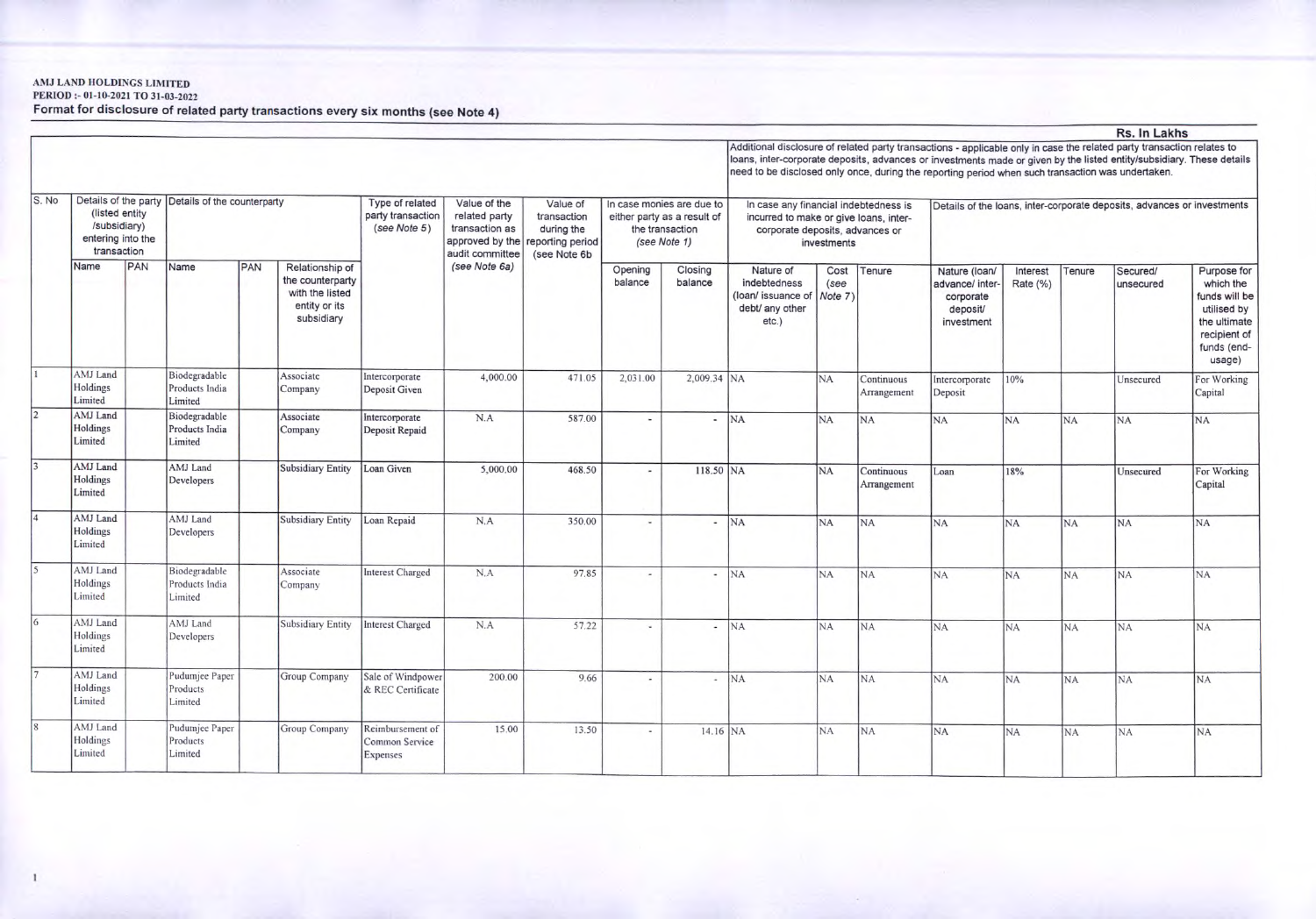### AMJ LAND HOLDINGS LIMITED PERIOD:- 01-10-2021 TO 31-03-2022

Format for disclosure of related party transactions every six months (see Note 4)

|       |                                                                     |     |                                                                                  |     |                                                                                       |                                                      |                                                                                       |                                                                            |                                                                                             |                          |                                                                                                                                                                                                                                                                                                                                                      |                |                |                                                                         |                      |           | Rs. In Lakhs          |                                                                                                                   |  |  |
|-------|---------------------------------------------------------------------|-----|----------------------------------------------------------------------------------|-----|---------------------------------------------------------------------------------------|------------------------------------------------------|---------------------------------------------------------------------------------------|----------------------------------------------------------------------------|---------------------------------------------------------------------------------------------|--------------------------|------------------------------------------------------------------------------------------------------------------------------------------------------------------------------------------------------------------------------------------------------------------------------------------------------------------------------------------------------|----------------|----------------|-------------------------------------------------------------------------|----------------------|-----------|-----------------------|-------------------------------------------------------------------------------------------------------------------|--|--|
|       |                                                                     |     |                                                                                  |     |                                                                                       |                                                      |                                                                                       |                                                                            |                                                                                             |                          | Additional disclosure of related party transactions - applicable only in case the related party transaction relates to<br>loans, inter-corporate deposits, advances or investments made or given by the listed entity/subsidiary. These details<br>need to be disclosed only once, during the reporting period when such transaction was undertaken. |                |                |                                                                         |                      |           |                       |                                                                                                                   |  |  |
| S. No | (listed entity)<br>/subsidiary)<br>entering into the<br>transaction |     | Details of the party Details of the counterparty                                 |     |                                                                                       | Type of related<br>party transaction<br>(see Note 5) | Value of the<br>related party<br>transaction as<br>approved by the<br>audit committee | Value of<br>transaction<br>during the<br>reporting period<br>(see Note 6b) | In case monies are due to<br>either party as a result of<br>the transaction<br>(see Note 1) |                          | In case any financial indebtedness is<br>incurred to make or give loans, inter-<br>corporate deposits, advances or<br>investments                                                                                                                                                                                                                    |                |                | Details of the loans, inter-corporate deposits, advances or investments |                      |           |                       |                                                                                                                   |  |  |
|       | Name                                                                | PAN | Name                                                                             | PAN | Relationship of<br>the counterparty<br>with the listed<br>entity or its<br>subsidiary |                                                      | (see Note 6a)                                                                         |                                                                            | Opening<br>balance                                                                          | Closing<br>balance       | Nature of<br>indebtedness<br>(loan/ issuance of Note 7)<br>debt/ any other<br>etc.)                                                                                                                                                                                                                                                                  | Cost<br>(see   | Tenure         | Nature (Ioan/<br>advance/ inter<br>corporate<br>deposit/<br>investment  | Interest<br>Rate (%) | Tenure    | Secured/<br>unsecured | Purpose for<br>which the<br>funds will be<br>utilised by<br>the ultimate<br>recipient of<br>funds (end-<br>usage) |  |  |
|       | AMJ Land<br>Holdings<br>Limited                                     |     | Pudumjee Paper<br>Products<br>Limited                                            |     | Group Company                                                                         | Lease Rent                                           | As per Leave &<br>License<br>Agreement                                                | 85.19                                                                      | ٠                                                                                           | $\overline{\phantom{a}}$ | N <sub>A</sub>                                                                                                                                                                                                                                                                                                                                       | N <sub>A</sub> | N <sub>A</sub> | <b>NA</b>                                                               | <b>NA</b>            | <b>NA</b> | <b>NA</b>             | <b>NA</b>                                                                                                         |  |  |
| 10    | AMJ Land<br>Holdings<br>Limited                                     |     | Pudumjee Paper<br>Products<br>Limited                                            |     | Group Company                                                                         | Purchase made                                        | 10.00                                                                                 | 0.13                                                                       | ٠                                                                                           | $0.03$ NA                |                                                                                                                                                                                                                                                                                                                                                      | <b>NA</b>      | N <sub>A</sub> | <b>NA</b>                                                               | N <sub>A</sub>       | <b>NA</b> | <b>NA</b>             | <b>NA</b>                                                                                                         |  |  |
| 11    | AMJ Land<br>Holdings<br>Limited                                     |     | Fujisan<br>Technologies<br>Limited                                               |     | Group Company                                                                         | Lease Rent                                           | As per Leave &<br>License<br>Agreement                                                | 1.50                                                                       |                                                                                             | $\overline{\phantom{a}}$ | N <sub>A</sub>                                                                                                                                                                                                                                                                                                                                       | <b>NA</b>      | <b>NA</b>      | <b>NA</b>                                                               | <b>NA</b>            | <b>NA</b> | <b>NA</b>             | <b>NA</b>                                                                                                         |  |  |
| 12    | AMJ Land<br>Holdings<br>Limited                                     |     | Pudumjee Pulp<br>&Paper Mill<br>Limited Office<br><b>Staff Providend</b><br>Fund |     | Entities where<br>KMP have<br>Significant<br>Influence                                | Directors PF                                         | N.A                                                                                   | 3.74                                                                       |                                                                                             | $\overline{\phantom{a}}$ | <b>NA</b>                                                                                                                                                                                                                                                                                                                                            | <b>NA</b>      | <b>NA</b>      | <b>NA</b>                                                               | <b>NA</b>            | <b>NA</b> | <b>NA</b>             | <b>NA</b>                                                                                                         |  |  |
| 13    | AMJ Land<br>Holdings<br>Limited                                     |     | M.P.Jatia<br>Charitable Trust                                                    |     | Entities where<br>KMP have<br>Significant<br>Influence                                | <b>CSR</b> Donation<br>Given                         | N.A                                                                                   | 8.00                                                                       | ×                                                                                           | $\overline{\phantom{a}}$ | N <sub>A</sub>                                                                                                                                                                                                                                                                                                                                       | <b>NA</b>      | NA.            | <b>NA</b>                                                               | N <sub>A</sub>       | <b>NA</b> | <b>NA</b>             | <b>NA</b>                                                                                                         |  |  |
| 14    | AMJ Land<br>Holdings<br>Limited                                     |     | AMJ Land<br>Developers                                                           |     | Subsidiary Entity                                                                     | Share Profit from<br>Subsidery Entity                | N.A                                                                                   | 315.49                                                                     | $\sim$                                                                                      | $\sim$                   | <b>NA</b>                                                                                                                                                                                                                                                                                                                                            | N <sub>A</sub> | <b>NA</b>      | <b>NA</b>                                                               | NA.                  | <b>NA</b> | <b>NA</b>             | <b>NA</b>                                                                                                         |  |  |
| 15    | AMJ Land<br>Holdings<br>Limited                                     |     | Mr. Surendra<br>Kumar Bansal                                                     |     | Key Management<br>Personnel                                                           | Remunaration to<br>Key Management<br>Personnel       | As per Terms of<br>Employment                                                         | 128.21                                                                     | $\sim$                                                                                      |                          | <b>NA</b>                                                                                                                                                                                                                                                                                                                                            | N <sub>A</sub> | <b>NA</b>      | <b>NA</b>                                                               | <b>NA</b>            | <b>NA</b> | <b>NA</b>             | <b>NA</b>                                                                                                         |  |  |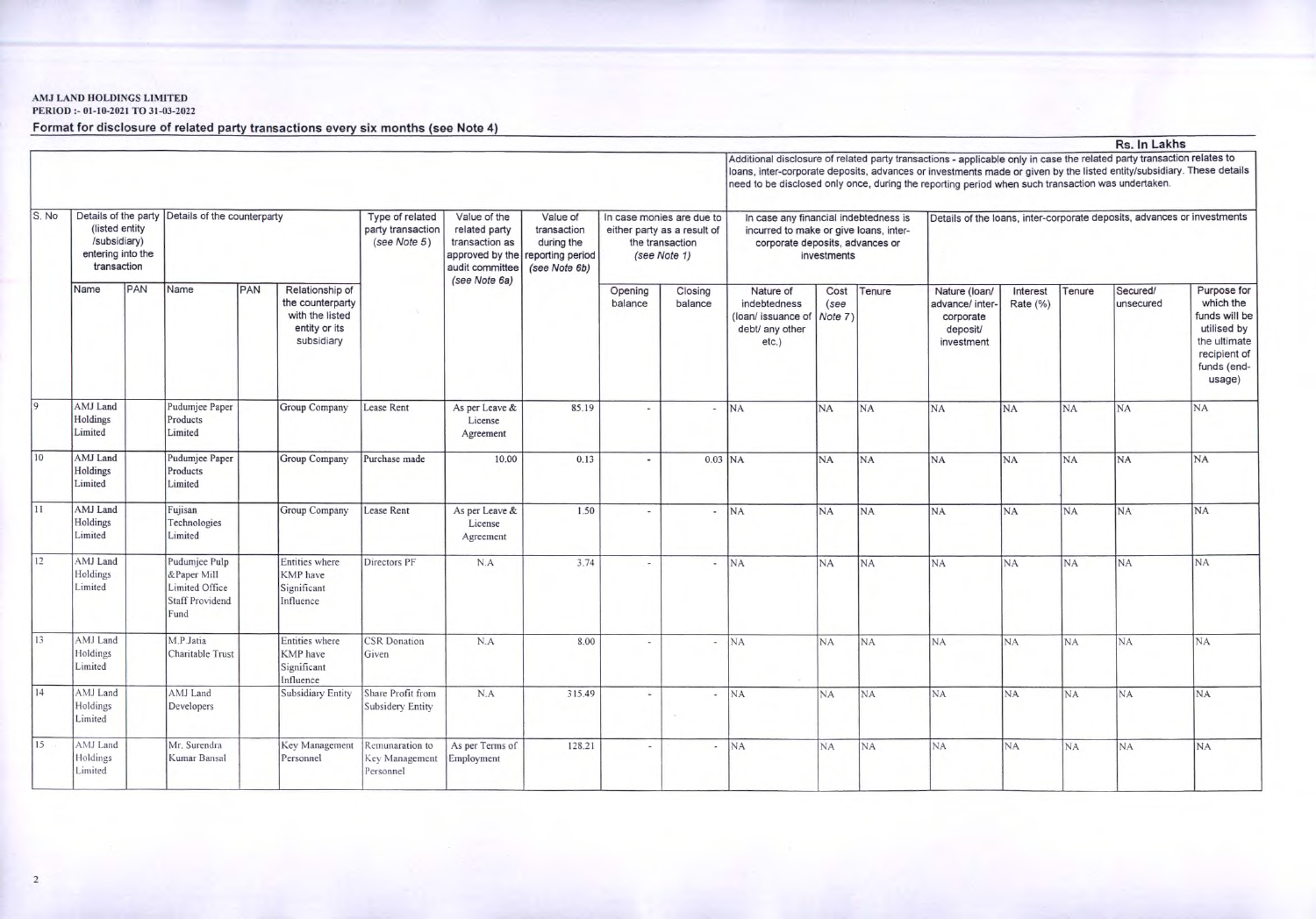#### AMJ LAND HOLDINGS LIMITED

PERIOD :- 01-10-2021 TO 31-03-2022

Format for disclosure of related party transactions every six months (see Note 4)

|                           |                                                                     |     |                                                  |     |                                                                                       |                                                      |                                                                    |                                                                                            |                                                                                             |                          |                                                                                                                                                                                                                                                                                                                                                      |                         |                |                                                                         |                      |           | RS. IN LAKIS           |                                                                                                                   |  |
|---------------------------|---------------------------------------------------------------------|-----|--------------------------------------------------|-----|---------------------------------------------------------------------------------------|------------------------------------------------------|--------------------------------------------------------------------|--------------------------------------------------------------------------------------------|---------------------------------------------------------------------------------------------|--------------------------|------------------------------------------------------------------------------------------------------------------------------------------------------------------------------------------------------------------------------------------------------------------------------------------------------------------------------------------------------|-------------------------|----------------|-------------------------------------------------------------------------|----------------------|-----------|------------------------|-------------------------------------------------------------------------------------------------------------------|--|
|                           |                                                                     |     |                                                  |     |                                                                                       |                                                      |                                                                    |                                                                                            |                                                                                             |                          | Additional disclosure of related party transactions - applicable only in case the related party transaction relates to<br>loans, inter-corporate deposits, advances or investments made or given by the listed entity/subsidiary. These details<br>need to be disclosed only once, during the reporting period when such transaction was undertaken. |                         |                |                                                                         |                      |           |                        |                                                                                                                   |  |
| S. No                     | (listed entity)<br>/subsidiary)<br>entering into the<br>transaction |     | Details of the party Details of the counterparty |     |                                                                                       | Type of related<br>party transaction<br>(see Note 5) | Value of the<br>related party<br>transaction as<br>audit committee | Value of<br>transaction<br>during the<br>approved by the reporting period<br>(see Note 6b) | In case monies are due to<br>either party as a result of<br>the transaction<br>(see Note 1) |                          | In case any financial indebtedness is<br>incurred to make or give loans, inter-<br>corporate deposits, advances or<br>investments                                                                                                                                                                                                                    |                         |                | Details of the loans, inter-corporate deposits, advances or investments |                      |           |                        |                                                                                                                   |  |
|                           | Name                                                                | PAN | Name                                             | PAN | Relationship of<br>the counterparty<br>with the listed<br>entity or its<br>subsidiary |                                                      | (see Note 6a)                                                      |                                                                                            | Opening<br>balance                                                                          | Closing<br>balance       | Nature of<br>indebtedness<br>(loan/ issuance of<br>debt/ any other<br>etc.)                                                                                                                                                                                                                                                                          | Cost<br>(see<br>Note 7) | Tenure         | Nature (loan/<br>advance/ inter-<br>corporate<br>deposit/<br>investment | Interest<br>Rate (%) | Tenure    | Secured/<br>lunsecured | Purpose for<br>which the<br>funds will be<br>utilised by<br>the ultimate<br>recipient of<br>funds (end-<br>usage) |  |
| 16                        | AMJ Land<br>Holdings<br>Limited                                     |     | Mr. Shrihari<br>Waychal                          |     | Key Management<br>Personnel                                                           | Remunaration to<br>Key Management<br>Personnel       | As per Terms of<br>Employment                                      | 3.76                                                                                       |                                                                                             |                          | <b>NA</b>                                                                                                                                                                                                                                                                                                                                            | <b>NA</b>               | <b>NA</b>      | <b>NA</b>                                                               | <b>NA</b>            | <b>NA</b> | NA                     | NA                                                                                                                |  |
| $\overline{17}$           | AMJ Land<br>Holdings<br>Limited                                     |     | Mr. Nandan<br>Damani                             |     | Director<br>(Independent)                                                             | <b>Sitting Fees</b>                                  | <b>NA</b>                                                          | 0.50                                                                                       |                                                                                             |                          | <b>NA</b>                                                                                                                                                                                                                                                                                                                                            | <b>NA</b>               | <b>NA</b>      | <b>NA</b>                                                               | <b>NA</b>            | <b>NA</b> | <b>NA</b>              | <b>NA</b>                                                                                                         |  |
| 18                        | AMJ Land<br>Holdings<br>Limited                                     |     | Mr. Vinod<br>Kumar Beswal                        |     | Director<br>(Independent)                                                             | <b>Sitting Fees</b>                                  | <b>NA</b>                                                          | 0.52                                                                                       |                                                                                             | $\overline{\phantom{a}}$ | <b>NA</b>                                                                                                                                                                                                                                                                                                                                            | <b>NA</b>               | N <sub>A</sub> | <b>NA</b>                                                               | <b>NA</b>            | <b>NA</b> | N <sub>A</sub>         | <b>NA</b>                                                                                                         |  |
| $ 19\rangle$              | AMJ Land<br>Holdings<br>Limited                                     |     | Ms. Preeti<br>Mehta                              |     | Director<br>(Independent)                                                             | <b>Sitting Fees</b>                                  | <b>NA</b>                                                          | 0.50                                                                                       |                                                                                             | $\overline{\phantom{a}}$ | <b>NA</b>                                                                                                                                                                                                                                                                                                                                            | NA                      | NA             | <b>NA</b>                                                               | <b>NA</b>            | <b>NA</b> | N <sub>A</sub>         | <b>NA</b>                                                                                                         |  |
| Total<br>(of Note<br>(6b) |                                                                     |     |                                                  |     |                                                                                       |                                                      |                                                                    | 2,602.31                                                                                   | 2,031.00                                                                                    | 2,142.03                 |                                                                                                                                                                                                                                                                                                                                                      |                         |                |                                                                         |                      |           |                        |                                                                                                                   |  |

 $1.11 - 1.1$ 

#### Notes:

1. The details in this format are required to be provided for all transactions undertaken during the reporting period. However, opening and closing balances, including commitments, to be disclosed for existing related part

2. Where a transaction is undertaken between members of the consolidated entity (between the listed entity and its subsidiary or between subsidiaries), it may be reported once.

3. Listed banks shall not be required to provide the disclosures with respect to related party transactions involving loans, inter-corporate deposits, advances or investments made or given by the listed banks.

4. For companies with financial year ending March 31, this information has to be provided for six months ended September 30 and six months ended March 31. Companies with financial years ending in other months, the six mont apply accordingly.

5. Each type of related party transaction (for e.g. sale of goods/services, purchase of goods/services or whether it involves a loan, inter-corporate deposit, advance or investment) with a single party shall be disclosed s be no clubbing or netting of transactions of same type. However, transactions with the same counterparty of the same type may be aggregated for the reporting period. For instance, sale transactions with the same party may reporting period and purchase transactions may also be disclosed in a similar manner. There should be no netting off for sale and purchase transactions. Similarly, loans advanced to and received from the same counterparty separately, without any netting off.